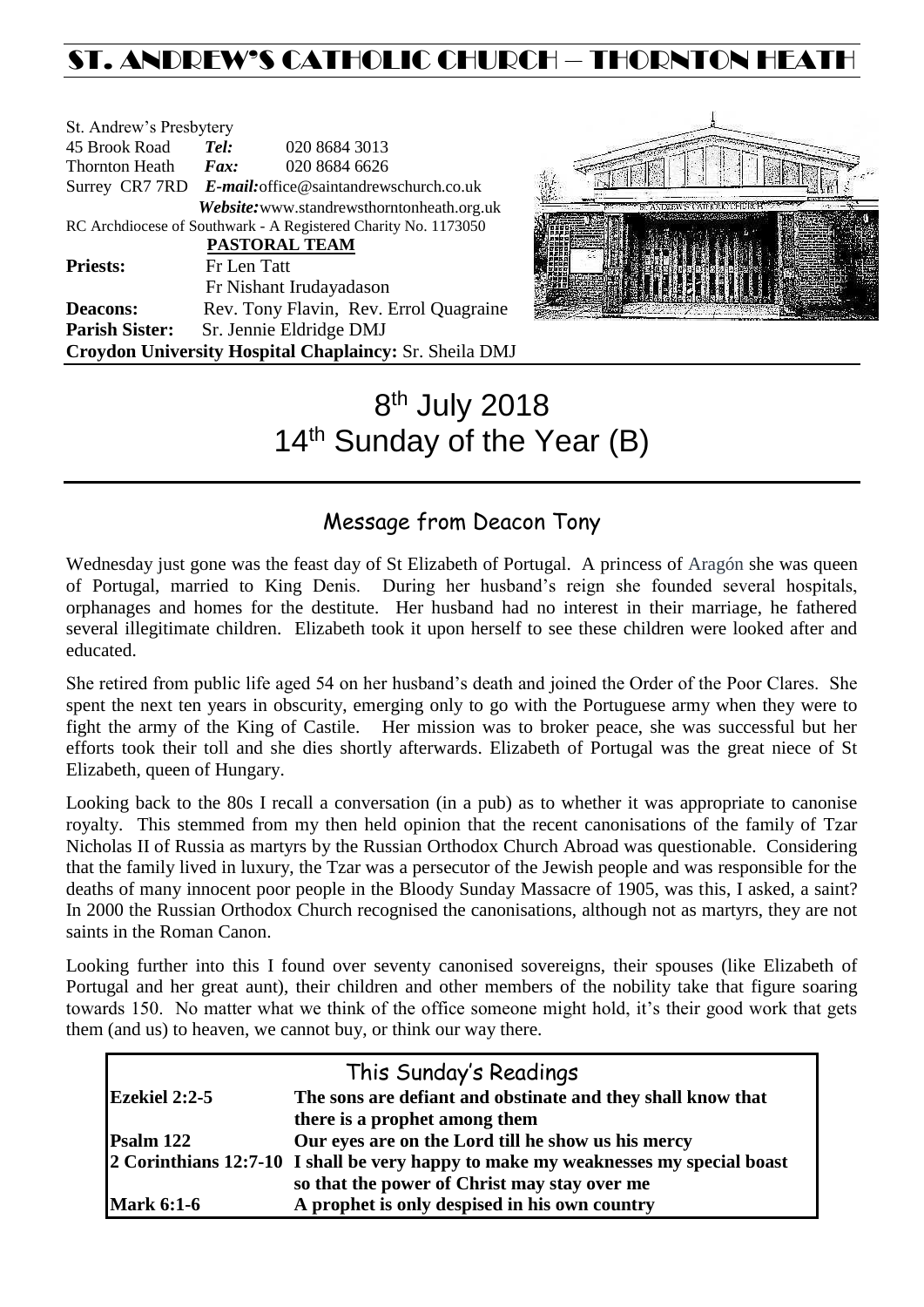# Diary for the Week

| Sunday $8^{th}$ July            |                                              | 6.00pm (Saturday) First Mass of Sunday | Lawrence & Antonette D'Souza RIP                          |  |  |
|---------------------------------|----------------------------------------------|----------------------------------------|-----------------------------------------------------------|--|--|
| $14^{th}$ Sunday of the Year    |                                              |                                        |                                                           |  |  |
| (B)                             | 9.30am                                       | Mass                                   | For those who work in schools                             |  |  |
|                                 | 11.30am                                      | <b>Mass</b>                            | Parishioners                                              |  |  |
|                                 | 5.00pm                                       | <b>Rosary</b>                          |                                                           |  |  |
|                                 | $5.15 - 5.45$ pm                             | <b>Exposition and Benediction</b>      |                                                           |  |  |
|                                 | 6.00 <sub>pm</sub>                           | Mass                                   | Kathleen Carrapiett RIP (Anniv)                           |  |  |
|                                 | $7.00 - 9.00$ pm                             | <b>Charismatic Prayer Group</b>        |                                                           |  |  |
| Monday 9 <sup>th</sup> July     | 7.30am                                       | Mass                                   | Christopher Eigbe RIP (Anniv)                             |  |  |
| Feria                           | 10.00am                                      | Mass                                   | Gilda James RIP (Anniv)                                   |  |  |
| Hos 2:16-18. 21-22              | $5.45 - 7.15$ pm                             | <b>Beavers (hall)</b>                  |                                                           |  |  |
| Mt 9:18-26                      | $7.00 - 8.00$ pm                             | <b>Parish Surgery</b>                  |                                                           |  |  |
|                                 | $7.00 - 8.00$ pm                             | <b>Family Holy Hour</b>                |                                                           |  |  |
|                                 | $7.30 - 9.00$ pm                             | Scouts (hall)                          |                                                           |  |  |
| Tuesday 10 <sup>th</sup> July   | 7.30am                                       | Mass                                   | <b>Holy Souls</b>                                         |  |  |
| Feria                           | 10.00am                                      | Mass                                   | <b>Holy Souls</b>                                         |  |  |
| Hos 8:4-7. 11-13                |                                              |                                        |                                                           |  |  |
|                                 |                                              |                                        |                                                           |  |  |
| Mt 9:32-38                      |                                              |                                        |                                                           |  |  |
| Wednesday 11 <sup>th</sup> July | 7.30am                                       | Mass                                   | Timothy & Cleta Andradi RIP                               |  |  |
| <b>St Benedict</b>              | 10.00am                                      | Mass                                   | Malcolm Jeganathan RIP (Anniv)                            |  |  |
| $Prov 2:1-9$                    | 2.00 <sub>pm</sub>                           | <b>Active Retirement Group</b>         |                                                           |  |  |
| Mt 19:27-29                     | 6.00pm                                       | <b>Lectio Divina Group (hall)</b>      |                                                           |  |  |
|                                 | 7.30pm                                       | <b>Legion of Mary (hall)</b>           |                                                           |  |  |
| Thursday $12^{th}$ July         | 7.30am                                       | <b>Mass</b>                            | "Francis"                                                 |  |  |
| Feria                           | 10.00am                                      | <b>Mass</b>                            | Special Intention                                         |  |  |
| Hos 11:1.3-4.8-9                | $7.00 - 8.30$ pm                             | <b>Cubs (St James the Great)</b>       |                                                           |  |  |
| Mt 10:7-15                      | 8.00pm                                       | <b>Baptism course (hall)</b>           |                                                           |  |  |
| Friday $13^{th}$ July           | 7.30am                                       | Mass                                   | <b>Holy Souls</b>                                         |  |  |
| Feria                           | 10.00am                                      | Mass                                   | Paul Etuke RIP                                            |  |  |
| Hos 14:2-10, Mt 10:16-23        |                                              |                                        |                                                           |  |  |
| Saturday 14 <sup>th</sup> July  | 9.30am                                       | <b>Mass</b>                            | <b>Holy Souls</b>                                         |  |  |
| Feria                           | $10.00 - 10.30$ am                           | <b>Confessions</b>                     |                                                           |  |  |
| $Is 6:1-8$                      | 10.30am                                      | <b>Altar Server Training -</b>         |                                                           |  |  |
| Mt 10:24-33                     |                                              | (9.30am - Team 3 and 11.30am-          |                                                           |  |  |
|                                 |                                              | Teams $1, 2 \& 3$                      |                                                           |  |  |
|                                 | $5.00 - 5.30$ pm                             | <b>Confessions</b>                     |                                                           |  |  |
|                                 | 6.00 <sub>pm</sub>                           | <b>First Mass of Sunday</b>            |                                                           |  |  |
|                                 | 7.30pm                                       | <b>Social Committee: Italian</b>       | Parishioners                                              |  |  |
|                                 |                                              | <b>Evening</b>                         |                                                           |  |  |
| Sunday $15^{th}$ July           | 9.30am                                       | Mass                                   | Brigid Lakhani RIP                                        |  |  |
| $15th$ Sunday of the Year       | 11.30am                                      | <b>Mass: First Holy</b>                | Bella D'Souza                                             |  |  |
|                                 |                                              | <b>Communion Going Forth Mass</b>      |                                                           |  |  |
| (B)                             | 5.00pm                                       | <b>Rosary</b>                          |                                                           |  |  |
|                                 | $5.15 - 5.45$ pm                             | <b>Exposition and Benediction</b>      |                                                           |  |  |
|                                 | 6.00 <sub>pm</sub>                           | Mass                                   |                                                           |  |  |
|                                 | $7.00 - 9.00$ pm                             | <b>Charismatic Prayer Group</b>        | Theofeilo D'Souza                                         |  |  |
|                                 |                                              |                                        |                                                           |  |  |
|                                 |                                              | Money Matters                          |                                                           |  |  |
|                                 | <b>Collection Last Sunday</b>                |                                        | £1,383.06 $(\text{\textsterling}1.38 \text{ per person})$ |  |  |
|                                 | Payment by Standing Order                    |                                        | £ 761.00                                                  |  |  |
|                                 | Total offertory                              |                                        | £2,144.06                                                 |  |  |
|                                 | Collection for Peter's Pence                 |                                        | £ 260.05                                                  |  |  |
|                                 | Second collection for Apostleship of the Sea |                                        |                                                           |  |  |
| Thank you for your generosity   |                                              |                                        |                                                           |  |  |
|                                 |                                              |                                        |                                                           |  |  |
| Altar Servers                   |                                              |                                        | Church Cleaners                                           |  |  |
| This week<br>Team 2             |                                              |                                        | This week Sancho's Dusters                                |  |  |
| Team 3<br>Next week             | Next week St Jude's Group                    |                                        |                                                           |  |  |
|                                 |                                              |                                        |                                                           |  |  |
|                                 |                                              |                                        |                                                           |  |  |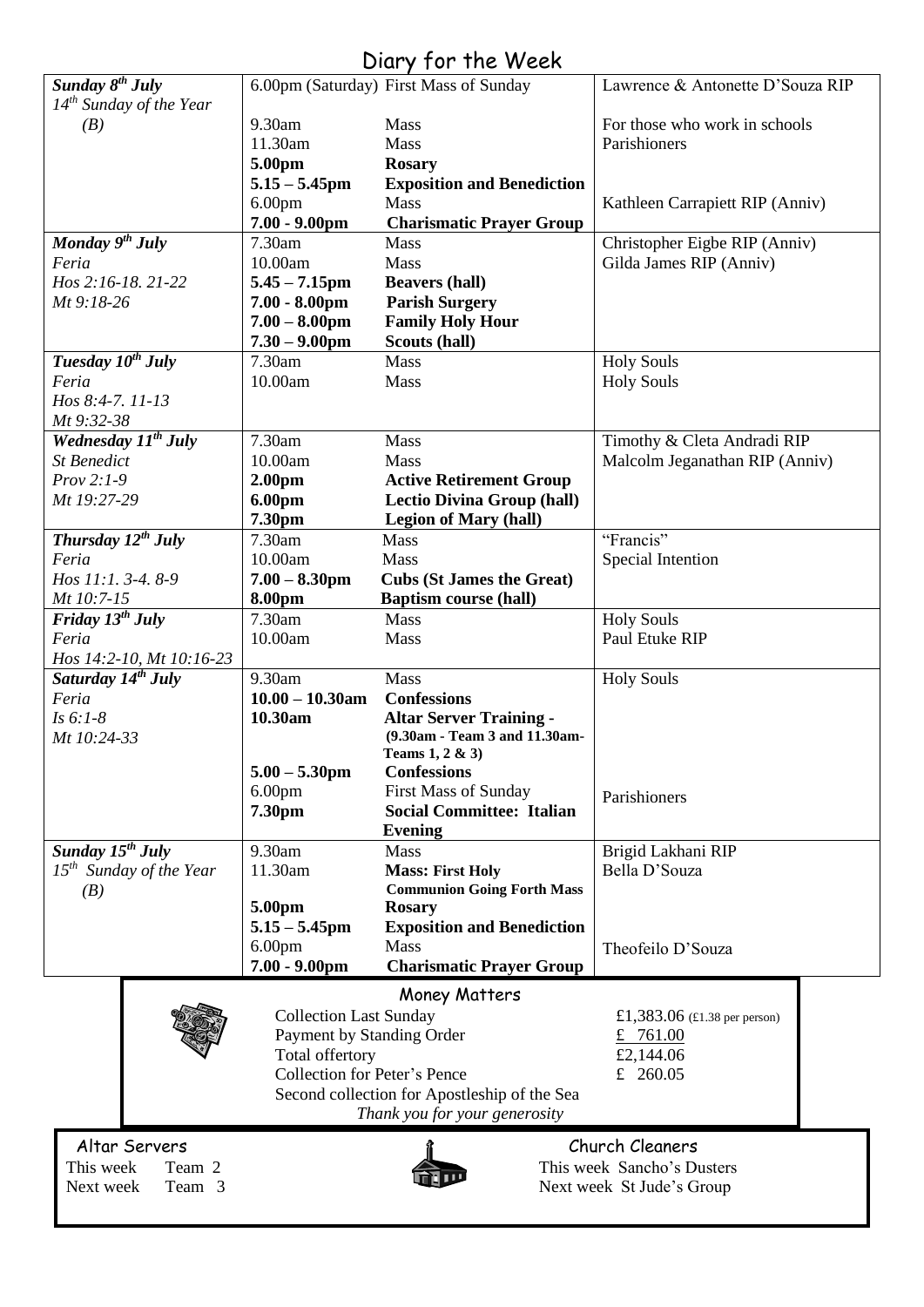# St. Andrew's Parish Notices **TEA/COFFEE AFTER SUNDAY 9.30AM MASS**

Please do go along to the hall after every 9.30am Sunday Mass where tea/coffee and cakes are always served. All are welcome.

#### **SECOND COLLECTION THIS WEEK: APOSTLESHIP OF THE SEA**

The second collection today is for Apostleship of the Sea, when the Church prays for all those who live and work at sea. Without them we would not have most of the items we buy in the shops. The Apostleship of the Sea (AoS) collection is a Catholic charity supporting seafarers worldwide. They provide practical and pastoral care to all seafarers, regardless of nationality or belief. Port chaplains and volunteer ship visitors welcome seafarers, offer welfare service and advice, practical help, care and friendship. The AoS in Great Britain is part of an international network known to the maritime world as Stella Maris, working in more than 250 ports around the world. 90% of world trade is transported by ship, however the life of a modern seafarer can be dangerous and lonely. They may spend up to a year at a time away from home, separated from their family and loved ones and often working in harsh conditions. The AoS relies wholly on voluntary contributions, and can only continue its work through the generous donations of its supporters, particularly this collection. So please give generously and remember seafarers in your prayers. Thank you. To donate online please visit remember seafarers in your prayers. Thank you. [www.apostleshipofthesea.org.uk](http://www.apostleshipofthesea.org.uk/)

# **FAMILY HOLY HOUR**

We hope you will join us to pray in front of the Blessed Sacrament on Monday, 9<sup>th</sup> July from 7.00 to 8.00pm. During the hour there are readings from scripture, hymns, bidding prayers and a short period of silence. Please join us even if only for 10 minutes - it will bring a blessing to you, your family and our parish.

# **SOCIAL COMMITTEE: ITALIAN NIGHT – SATURDAY 14TH JULY**

The Italian Evening is being held in the Church hall on Saturday 14<sup>th</sup> July at 7.30pm. Tickets are £12 for adults and £6 for children which includes a 3 course meal and a glass of prosecco. There will be a licenced bar, raffle and disco. Telephone 020 8684 4648 for more information, you can still purchase tickets on Saturday  $7<sup>th</sup>$  July (last day).

# **FIRST HOLY COMMUNION: GOING FORTH MASS**

The children will be attending the 11.30am Mass on Sunday 15<sup>th</sup> July to receive their certificates and will sit together in the front benches. Can the children please wear their communion dresses/suits for this Going Forth Mass and please arrive early to accommodate seating everyone in order.

#### **ALTAR SERVER TRAINING**

There will be Altar Server training for Team 3 - 9.30am and Teams 1, 2 & 3 - 11.30am. This training is now mandatory as you have missed all the other training sessions which have been set up for you and it is imperative that you go through the way in which all the other teams have now been shown to serve. Please find the time to make this one single training session this year before we go into the summer holidays.

#### **CHURCH LAUNDRY GROUP**

The Church Laundry Group is looking for someone to take over the running of this group and for some people to join the group. Mrs Parfitt is retiring after 14 years. It involves washing and ironing the Mass linen once every two months on a rota. So if you would like to iron your troubles away, please get in touch with Mrs Barbara Parfitt on 07914 719186 after 4.00pm.

#### **THE GHANAIAN COMMUNITY**

The group will be meeting on Sunday  $15<sup>th</sup>$  July after the 11.30am Mass in the hall.